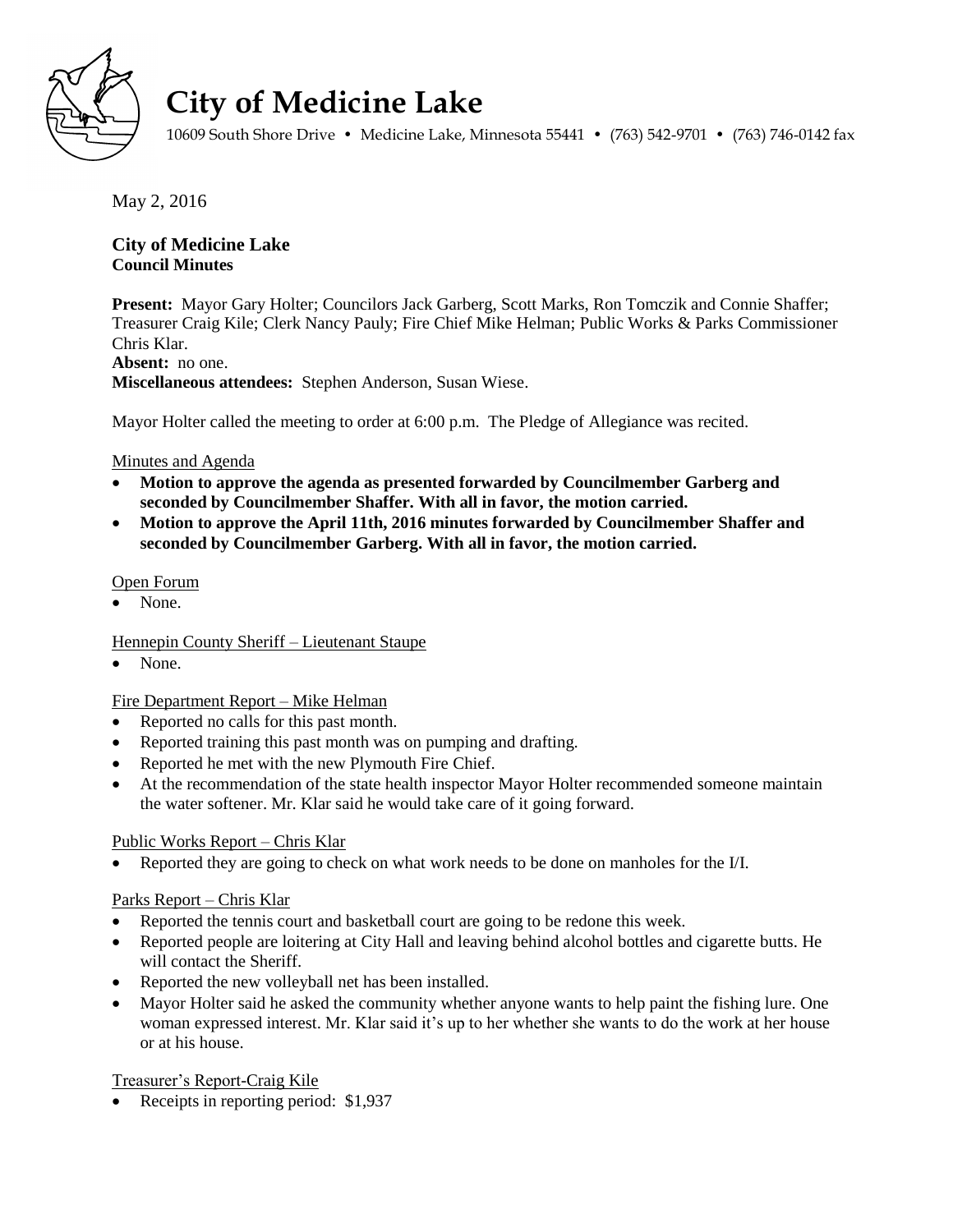- Receipts year to date: \$11,756
- Disbursements in reporting period: \$21,935
- Disbursements year to date: \$58,432
- **Motion to approve the summary spending, receipts and cash balances through May 1, 2016 forwarded by Councilmember Shaffer and seconded by Councilmember Marks. With all in favor, the motion carried.**

# **Officer Reports:**

#### Councilmember Garberg

- Reported our Hennepin County Sheriff's Office liaison (Todd Nelson) retired. He is not sure who our new liaison will be.
- Reported he's a couple of months ahead on streets.

## Councilmember Shaffer

- Asked about the status of the new website. Mayor Holter said we need to get trained on it.
- Reported that rental property inspections will start June  $1<sup>st</sup>$ .

# Councilmember Tomczik

• Reported nothing to report.

## Councilmember Marks

 Reported he sent an email and left a voice message with our engineering firm on the culverts. He'll continue to follow up.

## Mayor Holter

 Reported there is a Girl Scout troop who wants to make improvements to City Hall to help conserve energy. Councilmember Marks will follow up.

## Unfinished Business

 Councilmember Marks said he spoke with someone who does security systems. It would cost about \$3,000 to install a system that is capable of recognizing and reading license plates and \$20/month for web hosting. Council felt it wasn't a huge issue and may be more than we want to do.

## New Business

- Councilmember Garberg said we should put an AED defibrillator in City Hall. He talked with the Lions Club about it.
- Nancy Pauly reported that the Hennepin County Assessment Services Agreement is up for renewal.
- Susan Wiese said BCWMC is going to be doing a hydrologic model presentation at 7:00 p.m. on Wednesday, May  $18<sup>th</sup>$ . She asked how it plays into the culvert project. Mr. Klar said it doesn't play into the culvert project but that we will be engaging an engineer for the culvert project.
- Councilmember Tomczik asked about whether anything is being done to install a grate or make other changes to the dam to prevent carp from jumping into the lake. Mayor Holter said the county owns the dam and he thinks it's a DNR issue.

## **Motion to adjourn forwarded by Councilmember Marks and seconded by Councilmember Shaffer. With all in favor, the motion carried at 6:57 p.m.**

Respectfully submitted,